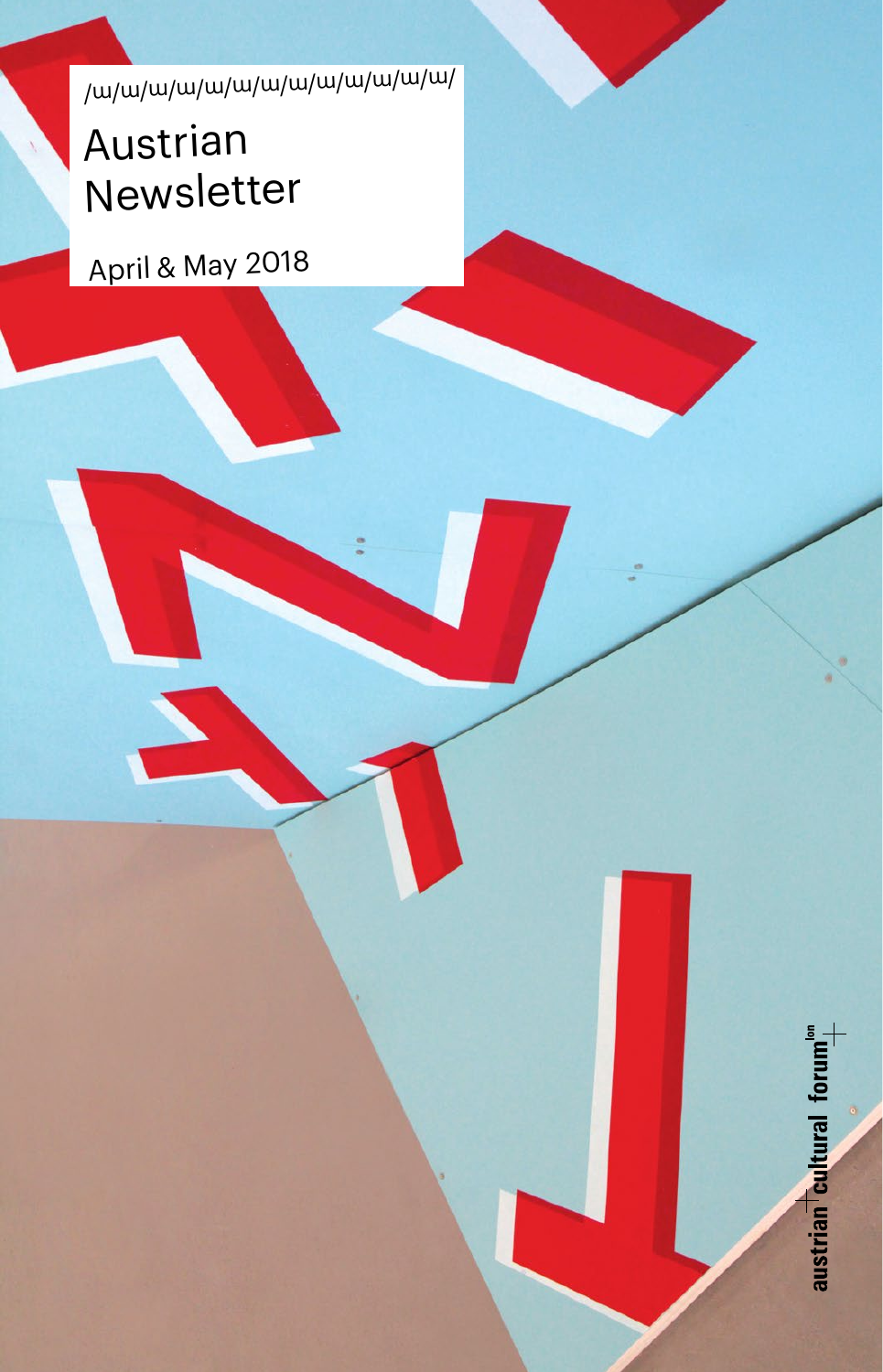### TRANSLATION PRIZE 2018

#### *Entry deadline: Friday 13 July 2018*

The Austrian Cultural Forum London invites professional and aspiring translators to participate in the second annual competition held for the best German into English translation of contemporary Austrian prose writing.

Please see our website for further information and submission quidelines: www.acflondon.org

### /m/m/m/m/m/m/m/m/m/m/m/m/m/

Ongoing

### Vienna – London: Passage to Safety

#### *Visual Arts Until Friday 27 April, ACF London*

This documentary exhibition project by Marion Trestler and accompanying book published by SYNEMA highlights the life stories of 21 Austrians who fled to the United Kingdom during the 1930s to escape National Socialism and remained there.

### Out of Austria

*Visual Arts Until Sunday 29 April, Ben Uri Gallery, London*

Marking the 80th anniversary of the Anschluss (annexation of Austria), the exhibition *Out of Austria* brings together over 40 works by more than 20 Austrian artists who fled to Great Britain during the era of National Socialism. The exhibition examines their experiences, careers, impact and legacy as émigré artists in the UK.

Ben Uri Gallery, 108A Boundary Road, London NW8 0RH; T +44 (0)20 7604 3991 [www.benuri.org.uk](http://www.benuri.org.uk/)

# /m/m/m/m/m/m/m/m/m/m/m/m/m/

April

### Marilies Jagsch Concert

### *Music Thursday 5 April, 7pm, ACF London*

When singer-songwriter Marilies Jagsch released her second album *From Ice to Water to Nothing*, she garnered a lot of praise from the Austrian press for her songs about the darker sides of the female experience. Ever the contrarian, she withdrew from the public view for a while, but now she's back and together with pianist Bernd Supper, sounding, if anything, even more stunning.



Marilies Jagsch, photo by Lydia Lechner

### International Opera Awards 2018

#### *Music Monday 9 April, 7pm, London Coliseum*

Austria is particularly well represented at this year's International Opera Awards with bass Günther Groissböck and designer Christof Hetzer, along with Oper Graz,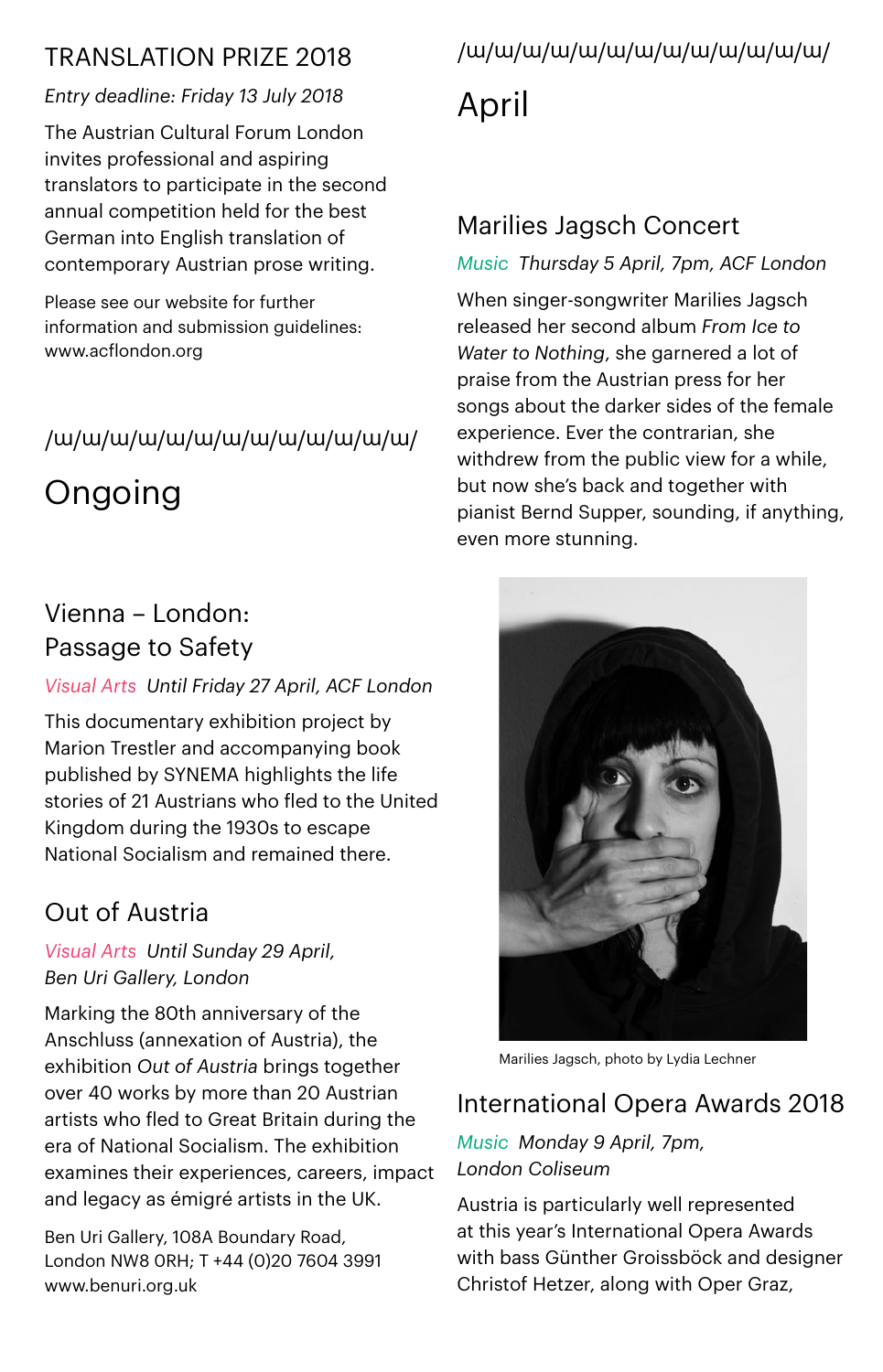the Salzburg Festival, the Landestheater Linz, and the Innsbruck Festwochen der Alten Musik all among this year's finalists.

www.operaawards.org

### European Poetry Festival

*Literature Thursday 12 April, 7pm, ACF London*

The European Poetry Festival 2018 brings together some of the finest literary and avant-garde poets of this generation to London. In a special Austrian event, poets from Austria and Britain present brand-new collaborations made for the night, featuring Robert Prosser, Max Hofler, Daniela Chana, SJ Fowler and more. The festival runs from 5  to 12 April.

[www.europeanpoetryfestival.com/austria](http://www.europeanpoetryfestival.com/austria)

### Textile & Place Conference

*Visual Arts Conference Thursday 12 & Friday 13 April, Manchester School of Art & The Whitworth*

Austrian artist Sascha Reichstein, together with Sonja Ashmore, has been invited to present her latest film *Patterns of the Conquerors* at the Textile and Place conference at the Whitworth and Manchester School of Art.

[www.textileandplace.co.uk](https://www.textileandplace.co.uk/)

### Anna Vasof at Flatpack Festival

*Visual Arts Film Friday 13 – Sunday 22 April, Birmingham*

Austria based media artist Anna Vasof has been invited by Birmingham's Flatpack Festival to present her installation *Self-Portrait*, give a talk and run a stop-motion workshop as part of the family programme. Anna is a media artist whose videos and short films have been featured at numerous festivals around the world.



Soshana in her studio. Paris, 1954

### Soshana: Everywhere Alone

#### *Visual Arts Film Talk Tuesday 17 April, 7pm, ACF London*

In 1938 at the age of 11 the painter Soshana fled her native Vienna together with her family to Switzerland and then on to London and the US. The trauma of the war and her restless childhood had an immense impact on her life and artistic output. While her work is relatively unknown in the UK, we hope to help rectify this with a special screening of the award-winning documentary *Everywhere Alone*. Dr Martina Pippal from the University of Vienna will introduce the film and provide some valuable art historical context.

### Month of Sundays in Concert

*Music Wednesday 18 April, ACF London*

Austrian band Month of Sundays' music is hard to define, mixing minimal music, post rock and jazz. Their self-titled debut album was released in 2015 to wide critical acclaim and was followed by appearances



Month of Sundays

flatpackfestival.org.uk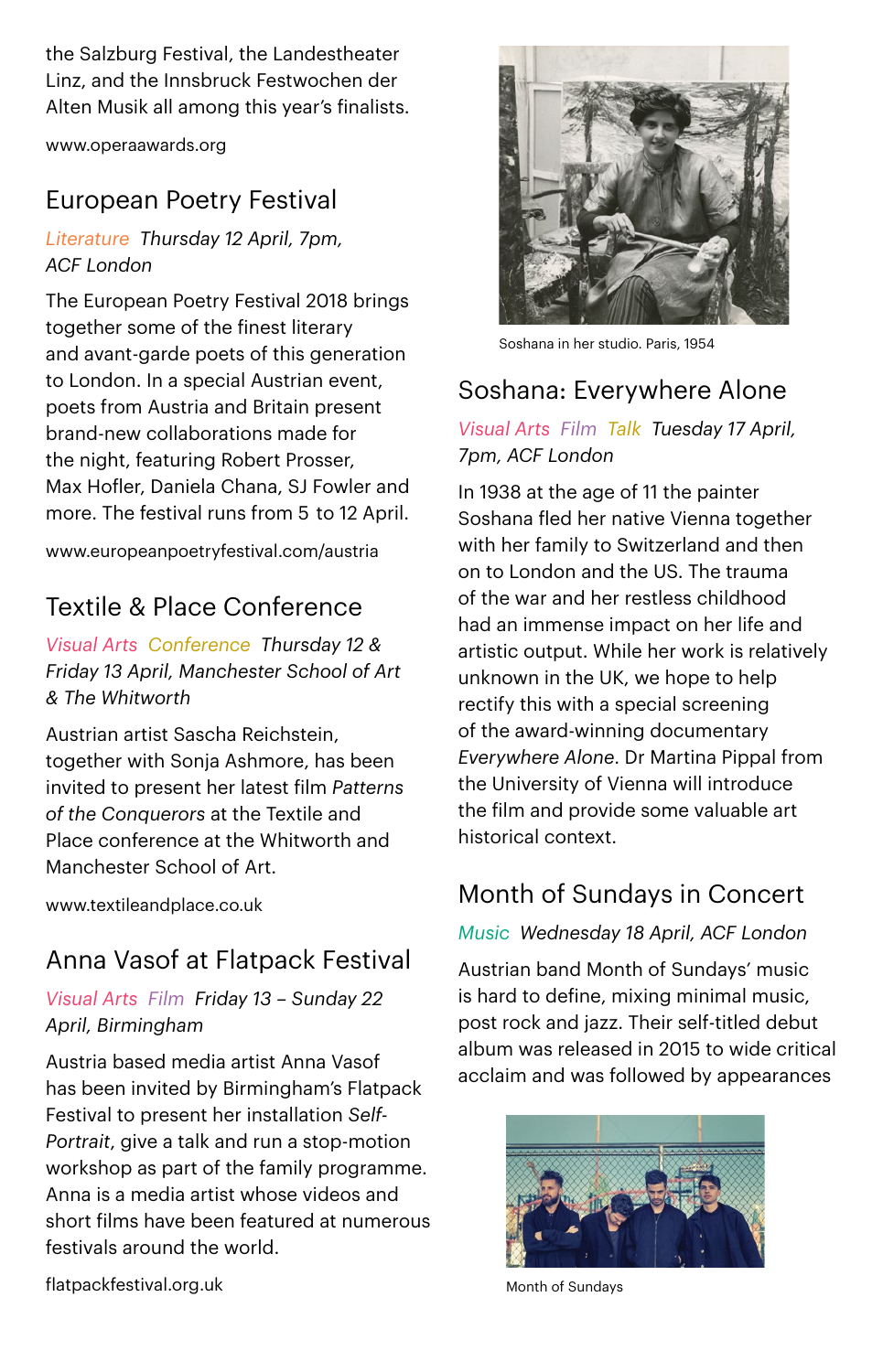

VALIE EXPORT, *Man + Frau + Animal*, film still © SIXPACK films

at some of Europe's leading jazz festivals. Following their performance at the ACF they will perform in Rochester and Cardiff.

### Solitary Pleasures

*Visual Arts Wednesday 18 April – Sunday 13 May, Freud Museum London*

The Freud Museum London presents *Solitary Pleasures*, a group exhibition that interrogates and celebrates masturbation, and the eroticism, desire, and gratification associated with it, not just as an isolated or solitary 'vice', but as a pleasure that's mutual.

The exhibition includes work by Shannon Bell, Austrian artist VALIE EXPORT, Chantal Faust, Jordan McKenzie, Annie Sprinkle and Beth Stephens, Emma Talbot and Michelle Williams Gamaker.

Freud Museum London, 20 Maresfield Gardens, London NW3 5SX [www.freud.org.uk](http://www.freud.org.uk) 

### writeAUT Literature Competition 2018: Prizegiving Ceremony and Reading

*Literature Friday 20 April, 2pm, ACF London*

WriteAUT is a collaboration between UK and Irish universities. Students

participated in creative writing competitions, addressing the topic the Year of Remembrance: the 1848 Revolution, the First Austrian Republic (1918), Annexation (1938), the Universal Declaration of Human Rights (1948) and the '68 Movement. The two overall winners will be announced and will read their texts at this ceremony.



*Sand and Blood*

### Sand and Blood at East End Film Festival

*Film Saturday 21 April, 3.45pm, Rich Mix Cinema, London*

A stunning piece of montage cinema, *Sand and Blood* combines amateur footage gathered from online platforms with the narration of refugees now living in Austria to create a visceral and personal account of the recent history of Iraq and Syria. East End Film Festival hosts the UK premiere of this daring and innovative debut feature followed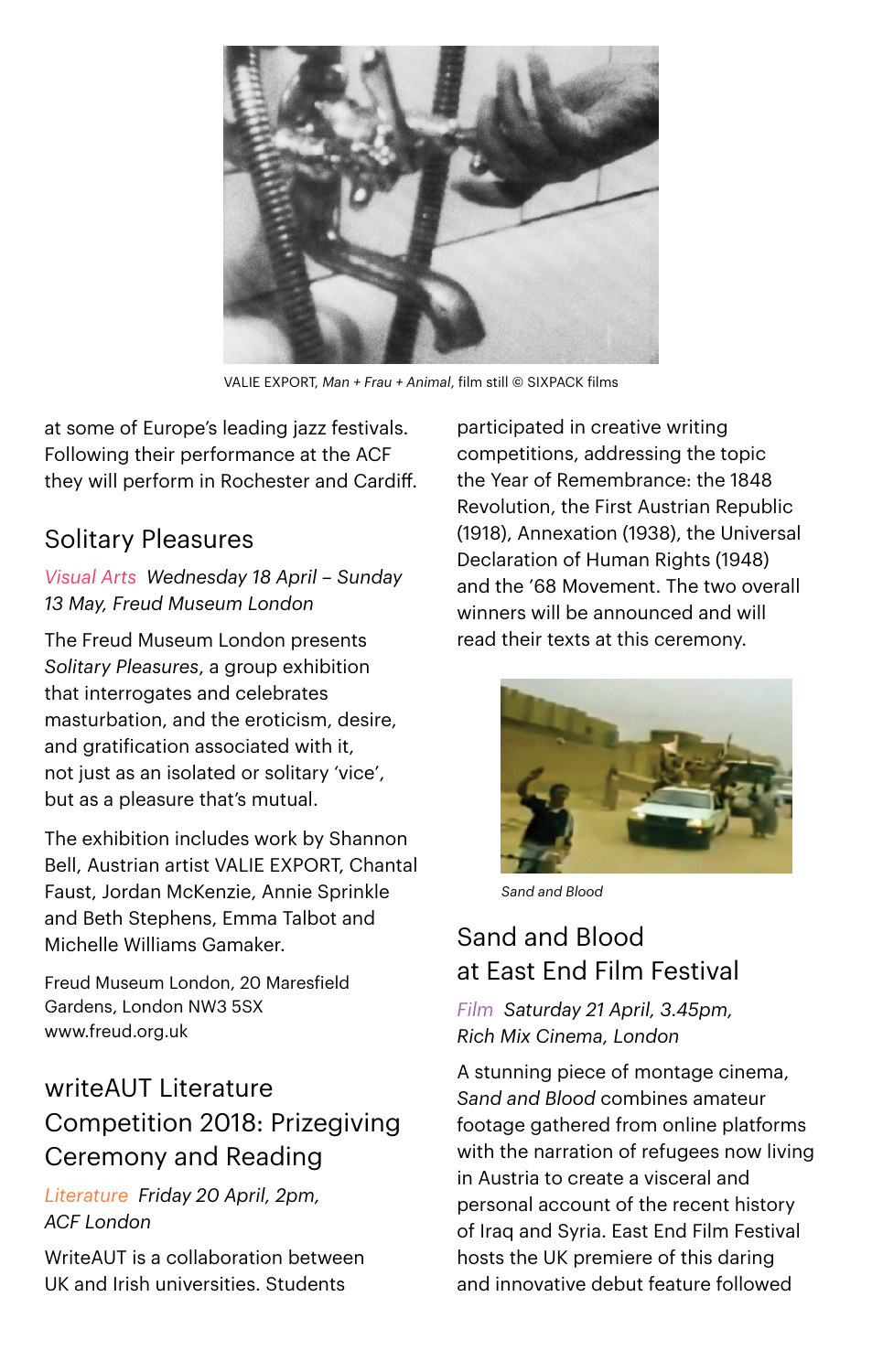by a Q&A with director Matthias Krepp and co-director Angelika Spangel.

Austria, 2017, 90min, English & Arabic with English subtitles, directed by Matthias Krepp & co-directed by Angelika Spangel [www.eastendfilmfestival.com](http://www.eastendfilmfestival.com/) 

### Sonorities Festival Belfast 2018

*Music Sunday 22 April, 11am, Queen's University, Belfast*

Austrian composers Se-Lien Chuang and Andreas Weixler have been selected to perform new works at Sonorities Festival Belfast 2018 in the prestigious Sonic Lab at SARC.

SARC Sonic Lab, Queen's University, Belfast [www.sonorities.org.uk](http://www.sonorities.org.uk) 

### Finissage: Vienna – London: Passage to Safety

*Film Wednesday 25 April, 7pm, ACF London*

To mark the end of our exhibition we will screen a special documentary film which accompanies the exhibition project. The film offers an insight into the making of the project and interviews conducted with the *Zeitzeugen* 'time witnesses' featured in the book. German lecturer Áine McMurtry, King's College London, will give an introductory talk on the documentary and co-producer Christoph Trestler will be available for a Q&A after the screening.

### Solitary Pleasures in Art and Psychoanalysis

*Conference Saturday 28 April, 9.30am – 5.30pm, Freud Museum London*

The Freud Museum London presents a day-long conference to accompany the group exhibition *Solitary Pleasures*.

Freud Museum London, 20 Maresfield Gardens, London NW3 5SX; [www.freud.org.uk](http://www.freud.org.uk)

### /m/m/m/m/m/m/m/m/m/m/m/m/m/

### May

### All Under One Roof – Shrines of Upper Austria

*Literature Tuesday 1 May, 6pm, Ingeborg Bachmann Centre, London*

Evelyn Schlag, one of Austria's most distinguished poets, and acclaimed translator Karen Leeder will read from Schlag's new collection of poetry, *All Under One Roof* (Carcanet Press). They are joined by British poet Phoebe Power who will read from her debut collection, *Shrines of Upper Austria*. The readings will be introduced by Rüdiger Görner (Queen Mary University of London).

Bloomsbury Room, G35, Ground Floor, Senate House, Malet Street, London WC1E 7HU [modernlanguages.sas.ac.uk/events/event/15626](https://modernlanguages.sas.ac.uk/events/event/15626) 

### Shape of Light: 100 Years of Photography and Abstract Art

*Visual Arts Wednesday 2 May – Sunday 14 October, Tate Modern, London*

*Shape of Light* is the first major exhibition to explore the relationship between abstract art and the invention of photography. Austrian artist Inge Dick, whose work explores the element of light, is one of the featured artists.

Tate Modern, Bankside, London; [tate.org.uk](http://www.tate.org.uk)



Installation, 2008, by Inge Dick. Photo by Christian Schepe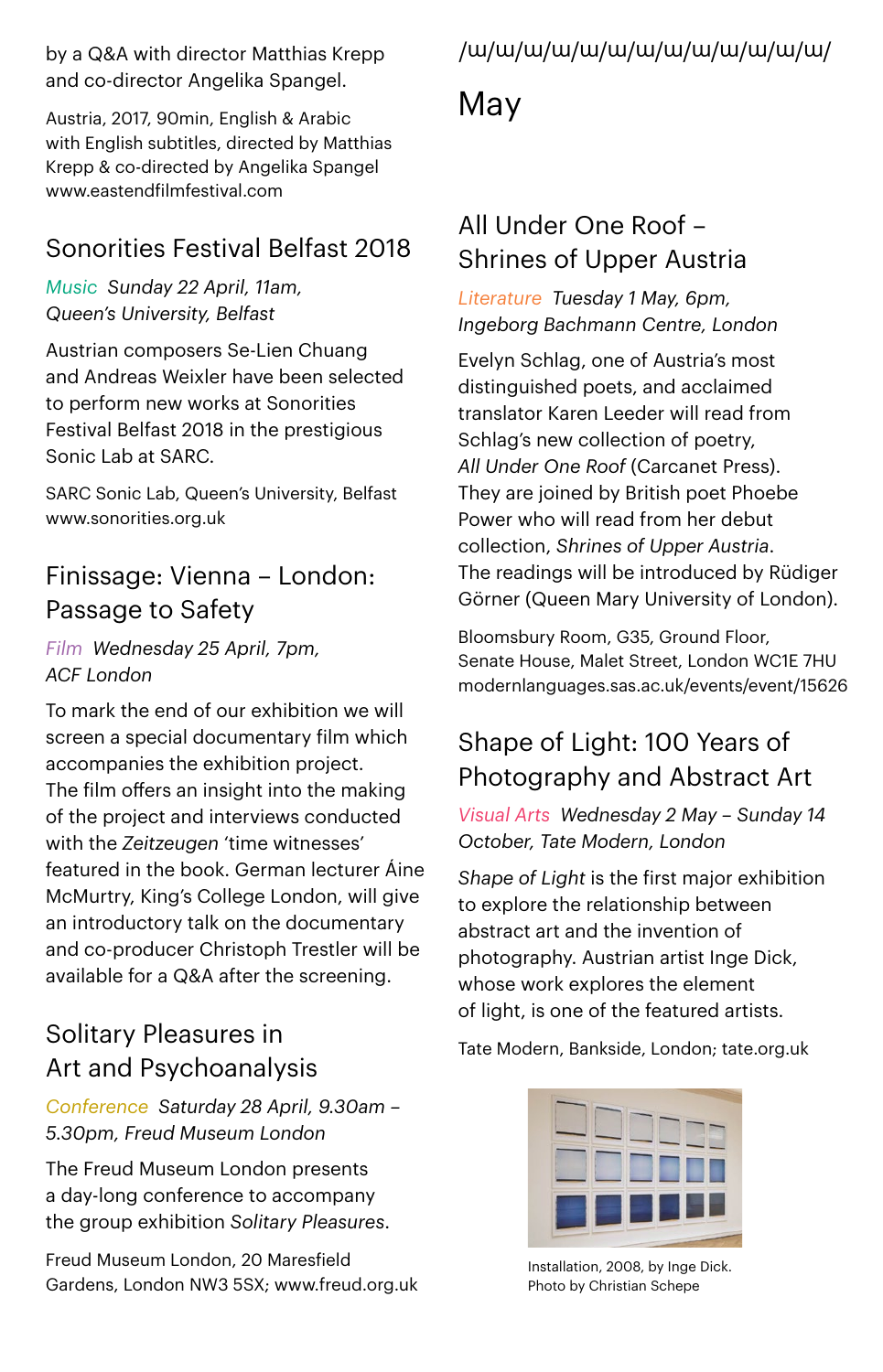### Accio Piano Trio

#### *Music Thursday 3 May, 7pm, ACF London*

Accio Piano Trio from Vienna will perform an eclectic mix of trios from Haydn to Shostakovich. The trio, Clemens Böck (violin), Leo Morello (cello) and Christina Scheicher (piano) was founded in 2013 at the Mozarteum University in Salzburg.

#### Additional performances: Sunday 29 April, 6.30pm, Conway Hall [conwayhall.org.uk/event/accio-piano-trio](https://conwayhall.org.uk/event/accio-piano-trio/)

Wednesday 2 May, 7.30pm, St Mary's Perivale [www.st-marys-perivale.org.uk/index.htm](http://www.st-marys-perivale.org.uk/index.htm) 



Accio Piano Trio

### Bruckner Orchestra Linz

*Music Thursday 3 May, 7.30pm, Cadogan Hall, London*

The Bruckner Orchestra Linz returns to London with Mahler's epic Second (Resurrection) Symphony, a work that explores the depths of human emotion and ends with a powerful hymn to transcendent renewal. The orchestra is joined by Bournemouth Symphony Chorus.

Cadogan Hall, 5 Sloane Terrace, London SW1X 9DQ; T +44 (0)20 7730 4500 www.cadoganhall.com

### Son of the Velvet Rat

#### *Music Sunday 6 May, The Spice of Life, London*

Georg Altziebler and Heike Binder, the husband-and-wife team behind Son of the Velvet Rat, bring their Euro-American sound to London this Spring. The duo traded in

their hometown of Graz, Austria, for the endless highway of America years ago, finally settling in California's Mojave Desert.

Country Soul Sessions, The Spice of Life, 6 Moor St, Soho, London W1D 5NA [sonofthevelvetrat.com](http://sonofthevelvetrat.com) 

### Tormented Romance: Brahms and the Schumanns

#### *Music Wednesday 9 May, 7pm, ACF London*

Johannes Brahms and Clara and Robert Schumann shared a famously complicated and confusingly intertwined history. Austrian-Persian violinist Nadine Nigl and Turkish pianist Zeynep Özsuca explore the romantic, tormented music of this tragic triangle.

### Austrian Illuminations: Anthology Launch

#### *Literature Thursday 10 May, 7pm, ACF London*

A new anthology celebrates the Illuminations series; a programme of events curated by SJ Fowler which brings to light the work of writers fundamental to Austrian literature. The publication celebrates and reflects upon the work of Elfriede Jelinek, Peter Handke and Erich Fried, with original pieces by over 20 British and Austrian poets, writers, filmmakers and artists. The launch of this unique book will feature readings and performances from Jen Calleja, Iris Colomb, Gareth Evans, SJ Fowler and more.

[www.theenemiesproject.com/illuminations](http://www.theenemiesproject.com/illuminations)

### The Formaldehyde Trip

#### *Visual Arts Thursday 10 May, 6pm, Mimosa House, London*

*The Formaldehyde Trip* (2017) is a twisted mythical speculative fiction aspiring to materialise and activate the ghost / spirit /  body / of murdered Mixtec activist Bety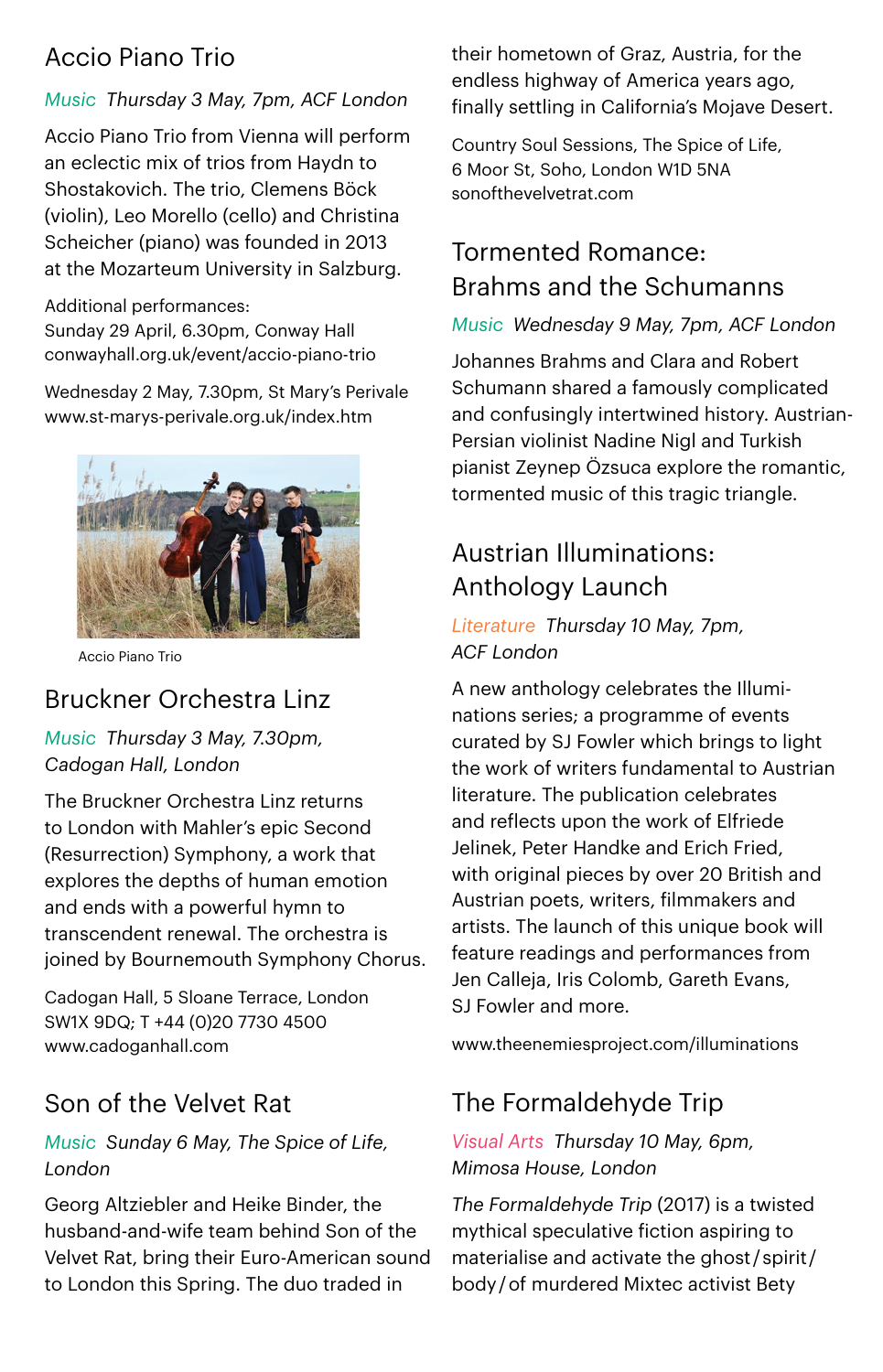Cariño. It's the work of Vienna-based artist Naomi Ricón Gallardo whose work addresses initiatives related to the creation of counter-worlds in neo-colonial settings. The performance comprises a set of videos, songs and speeches organised in a performative-screening.

Mimosa House, 12 Princes Street, London W1B 2LL; [mimosahouse.co.uk/queer-futures](https://mimosahouse.co.uk/queer-futures) 

### Odrathek

#### *Music Friday 11 – Sunday 13 May, The Workshop, London*

Odrathek is a three-day music festival organised by Musarc, one of the UK's most progressive choral research collectives based at The Cass School of Art, Architecture and Design, London Metropolitan University. A parliament of people and things, Odrathek brings together a diverse group of artists and composers whose work crosses in and out of the domain of music around the question: how to make music in a thick present? The festival is curated by Joseph Kohlmaier (Austria / UK) and features artists including Austrian composer Volkmar Klien, Benedict Drew (UK), Celia Gondol (France), Jenny Moore (UK), Neil Luck (UK), Esther Venrooij and Heleen van Haegenborgh (Belgium), Rebecca Jagoe (UK), Lore Lixenberg (Austria / Germany) and music label Entr'acte (Belgium / UK).

The Workshop, 26 Lambeth High St, Lambeth, London SE1 7AG; www.odrathek.org



### **ACF Junior**  A Spring Adventure with Music and Movement

*Music Saturday 12 May, 10.30 & 11.30am, ACF London*

The ACF London's Junior series continues with a special workshop for parents and children. Nadja Kraft leads a workshop to explore the combination of singing, listening, playing instruments, movement and dance and will take you on a creative spring adventure!

Nadja studied at the Orff-Institut at University Mozarteum in Salzburg and at Sibelius Academy in Helsinki. She lives in London and teaches at nurseries, primary schools and runs teacher training courses in music and movement education across the UK. She will offer two workshops for children of different ages: 1 – 4-year-olds 10.30 – 11.15am & 5 – 10-year-olds 11.30am – 12.15pm.



Volmar Klien, *Rezeptionshaltungen*, installation, 2012 – 18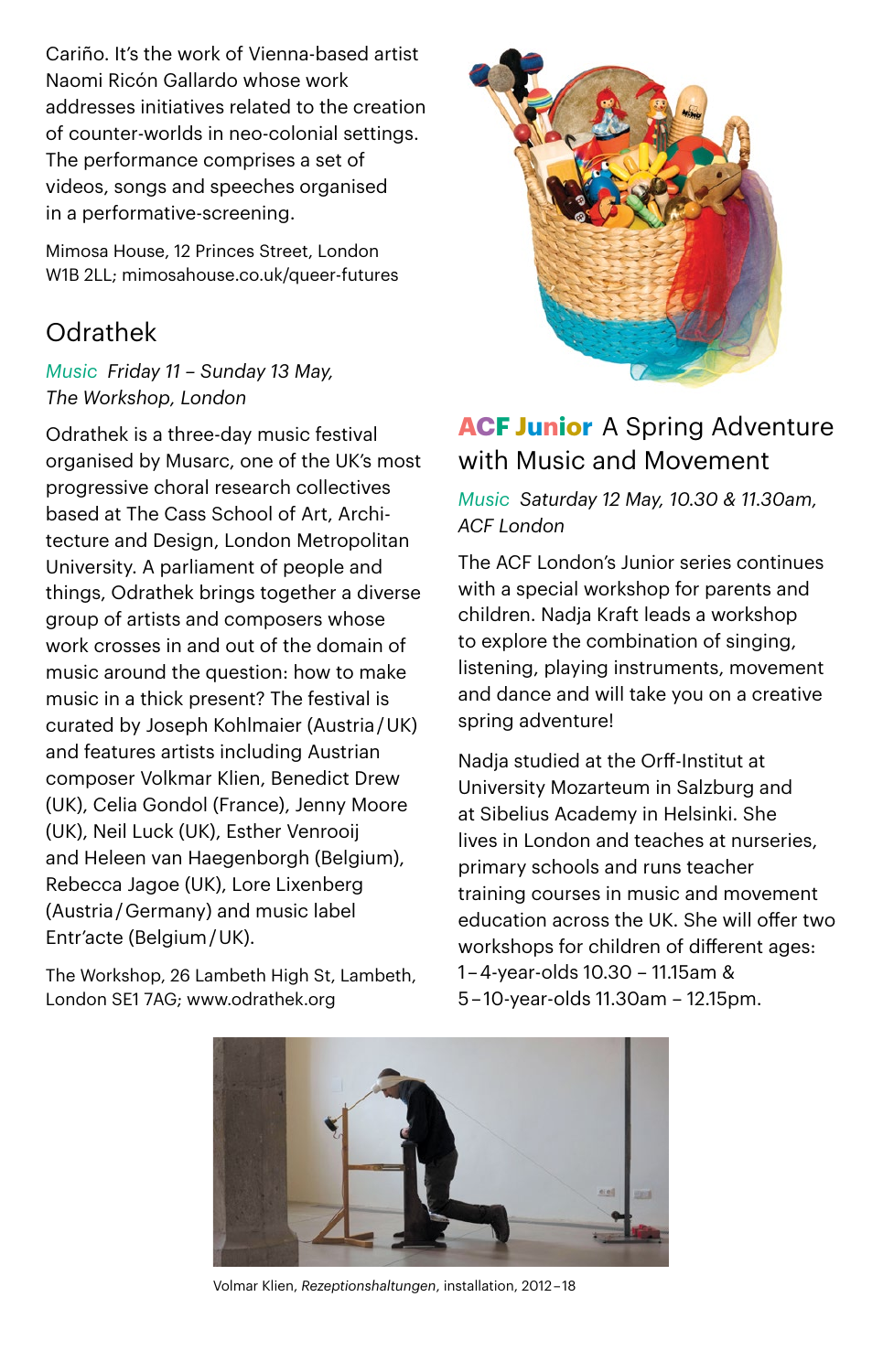### Seret International Film Festival – Testament

#### *Film Saturday 12 May, 6.30pm, Picturehouse Central, London*

Yoel, an Orthodox Israeli and a historian, is investigating a massacre that may have occurred in Austria during the Holocaust. In the process he uncovers a long-buried secret that could turn his world upside down and destroy his family. Is he willing to risk everything to learn the truth? The lead actor Ori Pfefer will attend a Q&A after the screening.

Austria / Israel, 2017, 98 min, English, Hebrew, German and Yiddish with English subtitles, Directed by Amichai Greenberg

Picturehouse Central, Shaftesbury Avenue, London; [www.seret-international.org](http://www.seret-international.org/)



Still from Testament

### Yom Yerushalayim Concert

#### *Music Sunday 13 May, 7.30pm, Wembley United Synagogue, London*

Viennese Cantor Shmuel Barzilai returns to London for a special Yom Yerushalayim (Jerusalem Day) performance in honour of the late Rev Reuben Turner, patron to the London Cantorial Singers.

[www.tlcs.org.uk](http://www.tlc.org.uk)

### RCM Lunchtime Concert

#### *Music Monday 14 May, 1.05pm, ACF London*

Students from the Royal College of Music return to the ACF London with European Horizons, a series of lunchtime concerts every second Monday.

### Language Strategies

*Visual Arts Private View: Thursday 17 May, 6 – 9pm, ACF London Exhibition continues until Friday 20 July*

The ACF London, in partnership with the Central Saint Martin's and the Academy of Fine Arts Vienna, presents *Language Strategies*, an exhibition of artists whose work engages with the challenges of communicating. The exhibition includes recent graduates of the Academy of Fine Art Vienna alongside London-based artists, whose work confronts topics such as migration, fake news, discrimination and bureaucracy.

Featured artists: Alaa Alkurdi, Alexander Jackson Wyatt, Andrea Maurer, Eva Schach, Jennifer Walshe, Marika Schmiedt and collaborators and Shao-Jie Lin. The exhibition is curated by Alice Woodhouse, an MA graduate of Central Saint Martin's.

### Adapting Schnitzler: a Theatre and Translation Workshop

*Theatre Wednesday 23 May, 11am – 4.30pm, ACF London*

The ACF London hosts a special workshop on Arthur Schnitzler's *Der tapfere Cassian* (Gallant Cassian) – a 'puppet play' intended for human actors. After a panel of introductory talks, group discussions led by translators and theatre practitioners will explore what this remarkable product of turn-of-the-century Vienna has to offer to twenty-first-century London. Booking is required as numbers are limited.

### Lukas Lauermann in Concert

#### *Music Thursday 24 May, 7pm, IKLECTIK, London*

In his native Vienna cellist Lukas Lauermann performs with experimental ensembles, indie bands and in-theatre productions.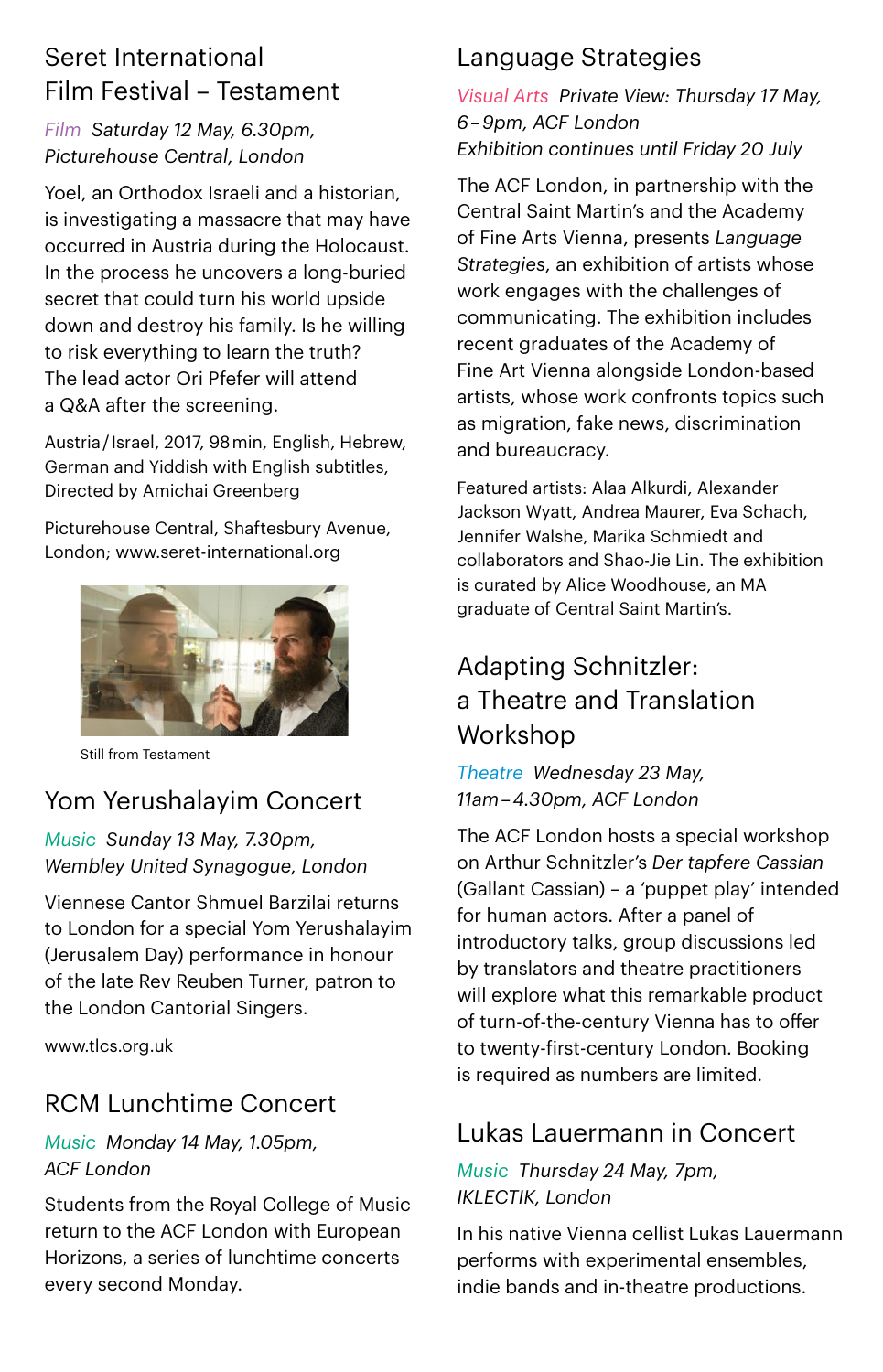With his much-lauded first album he explores and electronically enhances the possibilities of his instrument.

[iklectikartlab.com/category/events](http://iklectikartlab.com/category/events/)



Lukas Lauermann, photo by Andreas Jakwerth

### Life in Motion: Egon Schiele / Francesca Woodman

#### *Visual Arts Thursday 24 May – Sunday 23 September, Tate Liverpool*

Tate Liverpool showcases the works of Egon Schiele, alongside the sublime photography of Francesca Woodman. Both artists are known for their intimate and unapologetic portraits, which look beneath the surface to capture their subjects' emotions.

Tate Liverpool, Albert Dock, Liverpool L3 4BB [www.tate.org.uk](http://www.tate.org.uk) 



Egon Schiele, *Standing male figure*, 1914 College of Music.

### BODHI PROJECT Dance Company

#### *Dance Friday May 25, The Place, London*

This spring, Salzburg's BODHI PROJECT and London's Company Edge will present pieces from their varied repertoire and give an interesting insight into their artistic worlds. BODHI PROJECT Dance Company features a complex movement repertoire, demanding theatrical elements, vocal skills and a strong stage presence.

Robin Howard Theatre, The Place, 17 Duke's Rd, London WC1H 9PY [www.theplace.org.uk;](https://www.theplace.org.uk/) [www.lcds.ac.uk/edge](https://www.lcds.ac.uk/edge) [www.sead.at/index.php/companysead/touring](http://www.sead.at/index.php/companysead/touring) 

### Hidden Door Festival

*Visual Arts Friday 25 May – Sunday 3 June, Edinburgh*

*Mountains Underwater: Mingulay* is an immersive installation presented by Austrian artist Mara Marxt and Tyler Lewis at this year's Hidden Door Festival. The work features soundscapes from Mingulay Island's massive bird colony.

[hiddendoorblog.org](http://hiddendoorblog.org/)

### Ensemble Émigré presents: The Wayfarer

#### *Music Wednesday 30 May, 7pm, ACF London*

A programme of songs and chamber music by Gustav Mahler, Vaughan Williams, Egon Wellesz and Alexander Zemlinski exploring human mobility and exile, interspersed with excerpts from the book *The Freedom of the Migrant* by the Czech-born philosopher Vilém Flusser. Ensemble Émigré was founded by Norbert Meyn in 2016 following the *Singing a Song in a Foreign Land* project at the Royal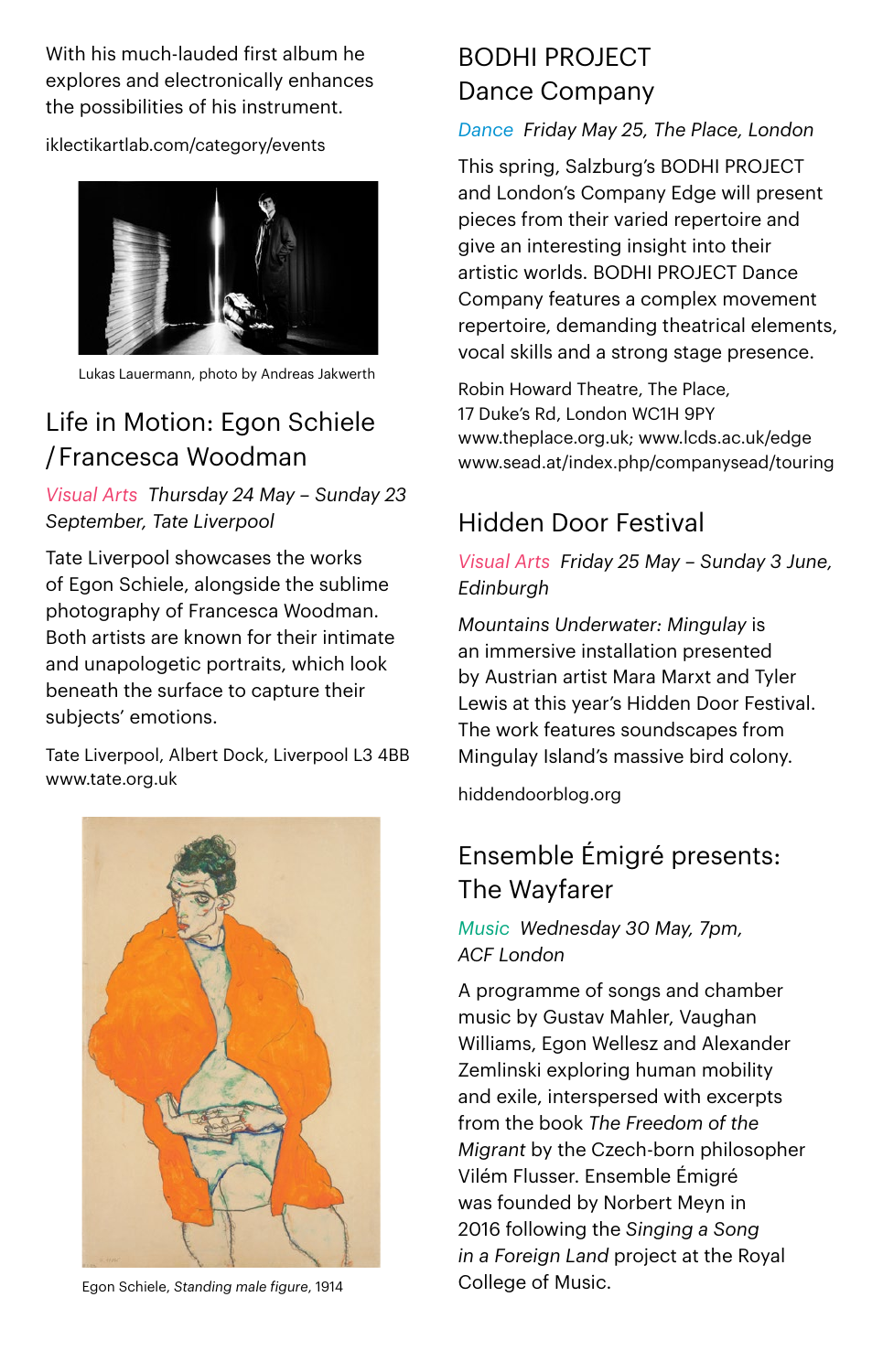## **CineClub**

### Erich von Stroheim Historical Film Series

Our spring historical mini season is dedicated to actor and director Erich von Stroheim. Born in 1885 in Vienna, Stroheim emigrated to the USA in 1909 where he became one of the greatest film directors of the silent era. His reputation for extravagance, insistence on artistic freedom regardless of economic considerations, and his uncompromising treatment of controversial subject matters, ended his career in Hollywood in the late 1920s. We honour this extraordinary artist with a selection of three rarely screened films.



Poster of *Blind Husbands*

### Blind Husbands

#### *Tuesday 10 April, 7pm, ACF London*

In Erich von Stroheim's directorial debut an Austrian officer sets out to seduce



Erich von Stroheim

a neglected young wife. In suggesting that a woman had the right to seek love outside of an unsatisfying marriage, the film presents quite an advanced moral viewpoint for its time. The film is considered a masterpiece of silent cinema.

USA, 1919, 99 min, silent with English intertitles, directed by Erich von Stroheim

### Foolish Wives with Live Music by John Sweeney

#### *Thursday 26 April, 7pm, ACF London*

In Stroheim's 1922 film a con artist masquerades as Russian nobility and attempts to seduce the wife of an American diplomat. Pianist John Sweeney performs a live musical accompaniment for this special silent film screening.

USA, 1922, 117 min, silent with English intertitles, directed by Erich von Stroheim



Still from *Foolish Wives*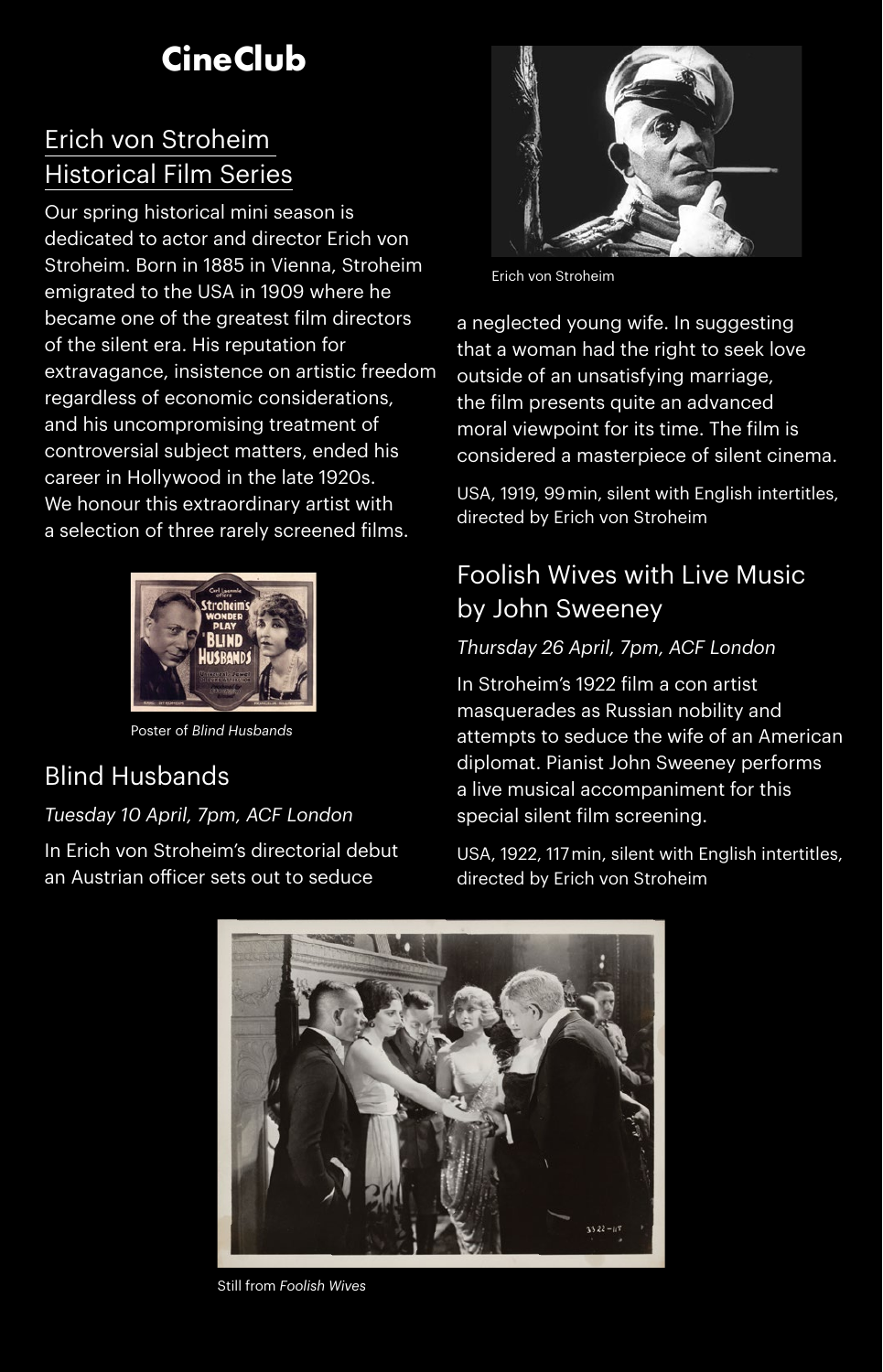

Still from *Death and the Maiden*

### Queen Kelly

#### *Wednesday 2 May, 7pm, ACF London*

A young convent girl is seduced by a European nobleman, arousing the ire of his bride-to-be Queen Kelly and eventually finding herself exiled to a brothel in East Africa. Visually striking and perverse, this extravagant film was Erich von Stroheim's last silent film and final directorial project.

USA, 1929, 101 min, silent with English intertitles, directed by Erich von Stroheim



Still from *Queen Kelly*

### New Austrian Cinema

### The Migrumpies (Die Migrantigen)

#### *Tuesday 8 May, 7pm, ACF London*

For a TV documentary, two unemployed friends Benny and Marko pretend to be petty criminals and hard-nosed migrants. To keep the lie from unravelling, they create a second identity for themselves made up of clichés and prejudices. This is a politically incorrect comedy about

modern clichés, false identities and 'real' foreigners – whatever that means!

Director Arman T. Riahi will introduce the film and participate in a Q&A following the screening.

Austria, 2017, 98 min, German with English subtitles, directed by Arman T. Riahi



*Die Migrantige*

### Egon Schiele: Death and the Maiden

#### *Tuesday 22 May, 7pm, ACF London*

To coincide with the opening of the Egon Schiele exhibition at Tate Liverpool on 24 May, CineClub will screen the recent cinema hit which follows the life of one of the most provocative Viennese artists at the turn of the last century. His life and work are driven by beautiful women and an era that ended with the outbreak of WWI. The film is named after the famous painting in which he immortalised his muse and lover Walburga (Wally) Neuzil.

Austria, 2016, 110 min, German with English subtitles, directed by Dieter Berner